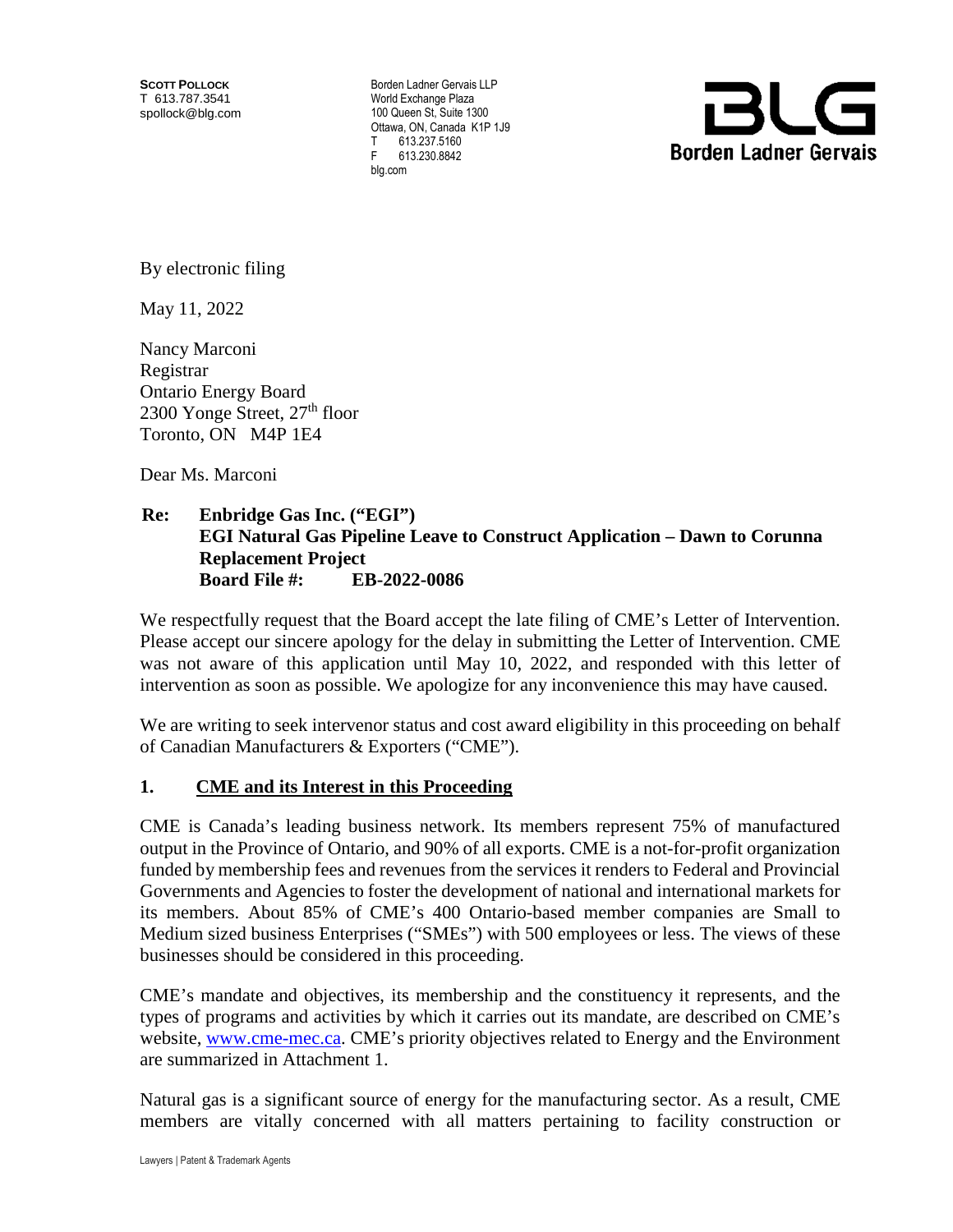

replacement that will have an impact on natural gas supply and natural gas rates. The outcome of this proceeding will have consequences for ratepayers served by EGI as outlined in EGI's application. $1$ 

## **2. Nature and Scope of CME's Intended Participation**

CME intends to participate actively in this proceeding for the purpose of:

- (a) Assuring that all relevant facts are placed in evidence for the Board's consideration;
- (b) Making submissions on the issues which the Application raises, including;
	- (i) The need and prudence for the Dawn to Corunna Replacement Project;
	- (ii) EGI's assessment of non-facility alternatives;

(iii)EGI's net present value assessment of alternatives.

(c) Such further and other matters as counsel may advise and the Board permits.

## **3. Request for Evidence**

CME requests that an electronic copy of the evidence upon which the Application is based be provided to its counsel. CME does not require a hard copy of this material.

### **4. Oral or Written Hearing**

A written hearing is likely the most efficient way of determining the issues raised by the Application.

# **5. Request for Cost Eligibility**

CME intends to seek a cost award in this proceeding on the grounds that its ability to participate is dependent upon a determination that it is eligible for such an award. In many prior proceedings, the Board has determined that CME is eligible for a Cost Award.

# **6. BLG's Representation of CME**

Borden Ladner Gervais ("BLG") represents CME under the auspices of a written retainer agreement executed by Ian Howcroft, Vice-President of CME's Ontario Division. BLG's mandate is to represent the interests of manufacturers in those Ontario Energy Board ("OEB") proceedings which are likely to have an impact on the reliability, quality of service, and/or rates for electricity and natural gas distribution services provided to manufacturers. Allison Bernholtz, Manager, Environmental and Industrial Policy, of CME, is the individual with whom BLG liaises.

 $\overline{a}$ 

<sup>1</sup> EB-2022-0086, Exhibit A, Tab 2, Schedule 1, p. 2.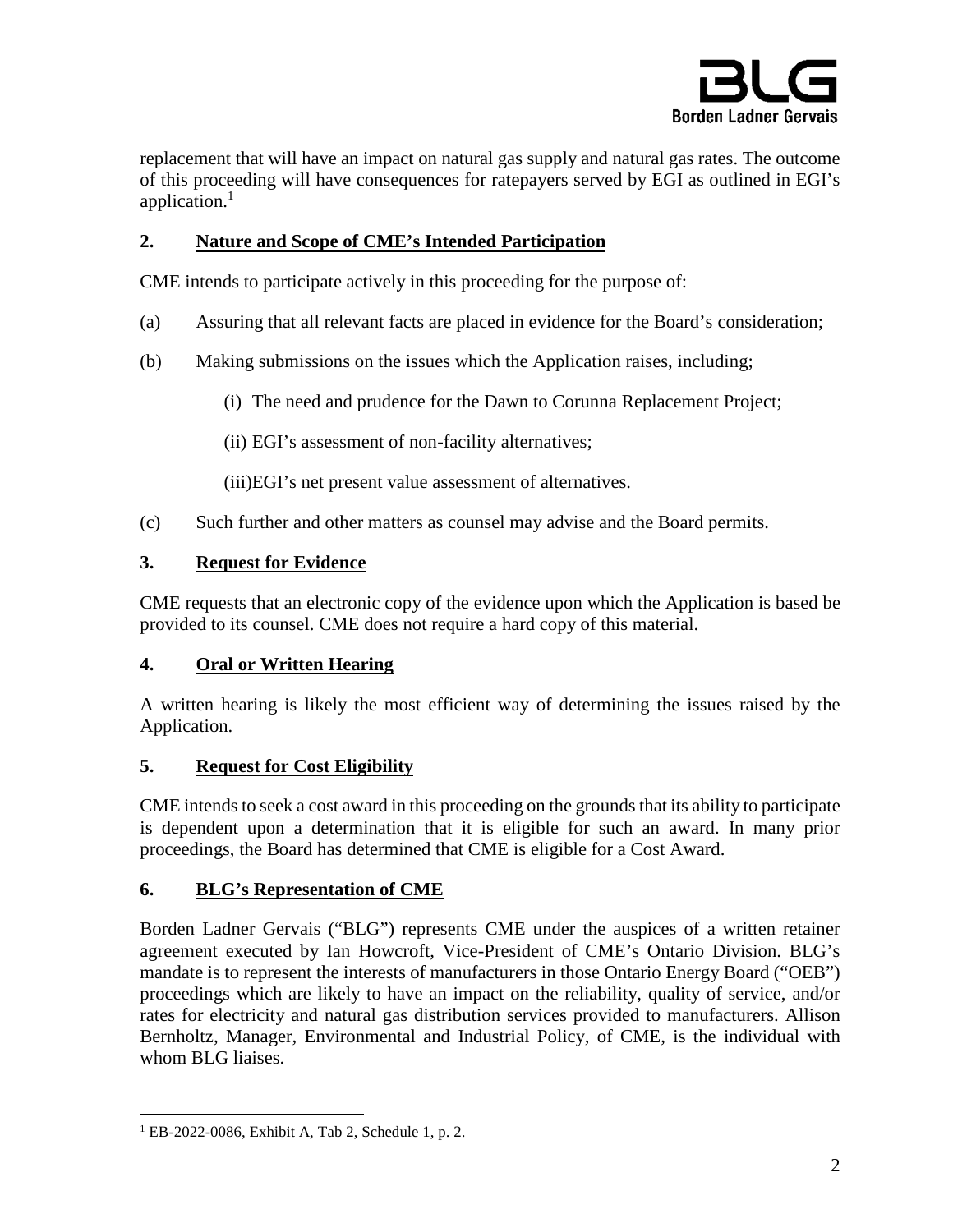

# **7. CME Contacts**

If the relief sought in this letter is granted, then CME requests that further communications with respect to this matter be sent to the following:

| Mathew Wilson $\&$ Allison Bernholtz   | Borden Ladner Gervais LLP | Emma Blanchard           |
|----------------------------------------|---------------------------|--------------------------|
| SVP, Policy, Government Relations $\&$ | Barristers & Solicitors   | 613.369.4755<br>Tel      |
| <b>Ontario Operations</b>              | 100 Oueen Street          | Email eblanchard@blg.com |
| Canadian Manufacturers & Exporters     | Suite 1300                |                          |
| 55 Standish Court, Suite 620           | Ottawa ON K1P 1J9         | <b>Scott Pollock</b>     |
| Mississauga, ON L5R 4B2                |                           | 613.787.3541<br>Tel      |
|                                        | Main Tel: 613.237.5160    | Email spollock@blg.com   |
| Tel<br>905.672.3466                    | Main Fax: 613.230.8842    |                          |
| Fax<br>905.672.1764                    |                           |                          |
| Mathew.Wilson@cme-mec.ca<br>Email      |                           |                          |
| Allison.Bernholtz@cme-                 |                           |                          |
| mec.ca                                 |                           |                          |
|                                        |                           |                          |
|                                        |                           |                          |

Please contact the undersigned if the Board requires any further information in connection with these requests.

Yours very truly

St Rel

Scott Pollock

Enclosure c. Mathew Wilson (CME) Allison Bernholtz (CME)

129192321:v1